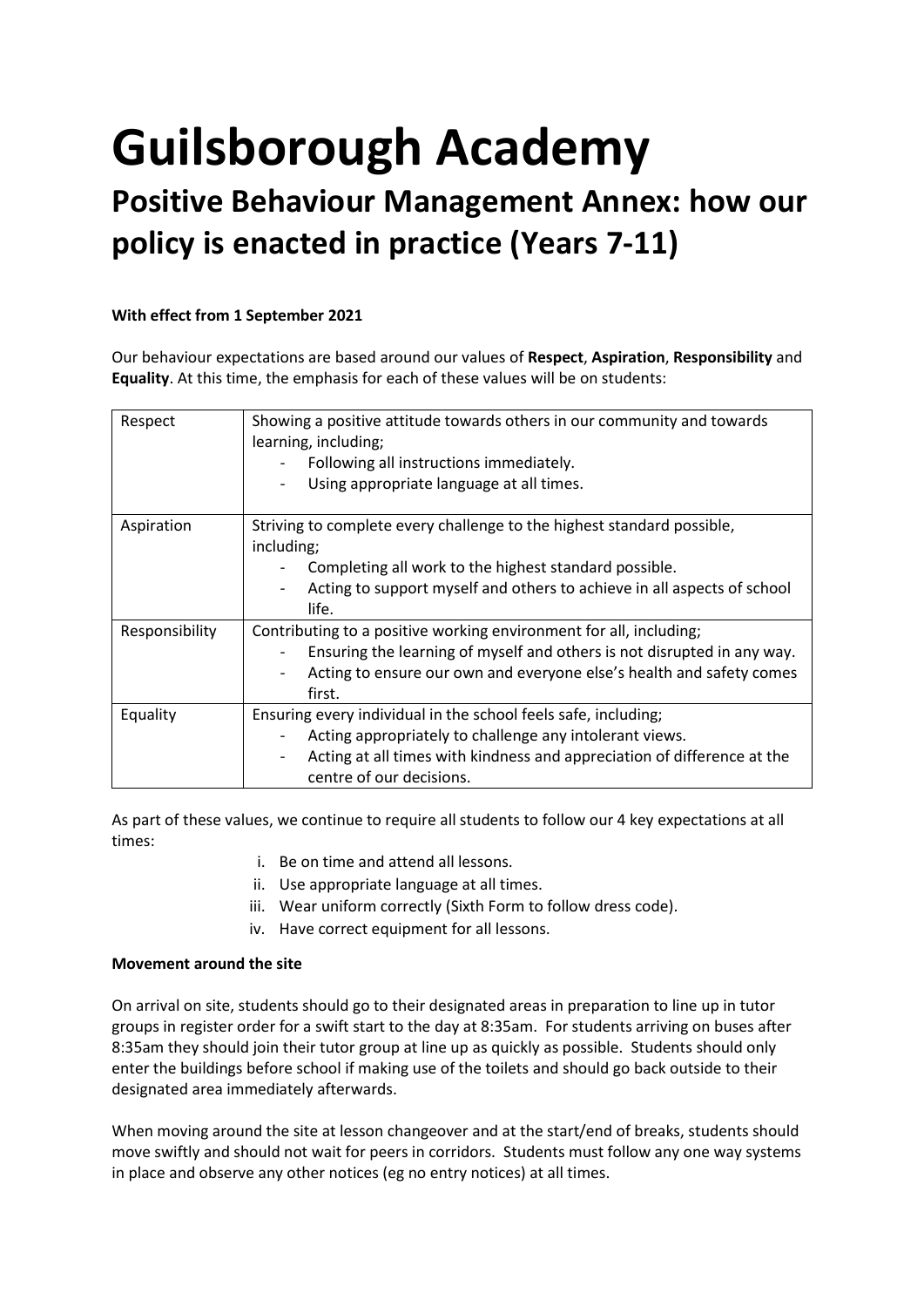Students are met at the classroom doors by their teachers and should enter the room quietly, find their designated seat and begin the activity on the board without delay – the teacher may ask students to do this in silence. Should the teacher be unavoidably delayed, students should wait silently in single file along the wall outside the classroom.

At break and lunch times students should by in their designated year group areas or be in a area participating in an extra-curricular activity. Students should not be seeking to find students in other parts of the school during break and lunch time.

At the end of the day students should make their way to one of the following areas immediately on being dismissed from their lessons:

- Bus bays if their bus leaves before 3:35pm.
- The Fire Alarm Yard if their bus leaves from 3:35pm onwards they will be called down to the Bus Bays by staff in time for their bus.
- The Pedestrian Gate if being collected from the front of school.
- To the location of an after-school activity or detention.

#### **Positive Behaviour Management**

Praise and rewards remain a crucial aspect of promoting positive behaviour and achievement.

• Each lesson students receive an attitude score.

| 1: Excellent                                          | 2: Good                                                |
|-------------------------------------------------------|--------------------------------------------------------|
| Going above and beyond! I consistently showed all     | I was fully engaged in my lesson and actively          |
| of the characteristics of a 'good learner' in my      | listened at all times. I was focused and completed all |
| lesson. I led the learning in the classroom. I sought | of my work to the modelled standard. I looked how      |
| challenge and to independently extend my learning.    | to improve my work through listening to and acting     |
|                                                       | on teacher feedback. I had a positive attitude in      |
|                                                       | lessons. I had a positive influence on the learning of |
|                                                       | others, engaged in learning discussions, showed        |
|                                                       | empathy to others and always adhered to the school     |
|                                                       | key expectations.                                      |
| 3: Satisfactory                                       | 4: Cause for Concern                                   |
| I was not fully prepared for the lesson and did not   | Today my attitude to learning and/or to others has     |
| meet all the school key expectations.                 | not met the standard required. I was removed from      |
| and/or                                                | my lesson and my teacher will be phoning my parent     |
| I was sometimes disengaged in my lesson and           | or carer to discuss my learning. I will need to attend |
| needed prompting from my teacher to remind me of      | a Curriculum detention during my next lunch time.      |
| the expectations through a warning or move to         |                                                        |
| correct my attitude to learning.                      |                                                        |
| and/or                                                |                                                        |
| My work was not completed to the modelled             |                                                        |
| standard.                                             |                                                        |

- Each student's average attitude score across all lessons will be calculated and will contribute to decisions linked to rewards – students who show a consistently positive attitude in individual subjects and across all areas of school will be considered for rewards and additional opportunities first.
- If students fail to meet our 4 key expectations (given above), their attitude score cannot be less than 3. Tutors and class teachers monitor these scores and tutors will work with students and their families to remove any barriers to students meeting these 4 key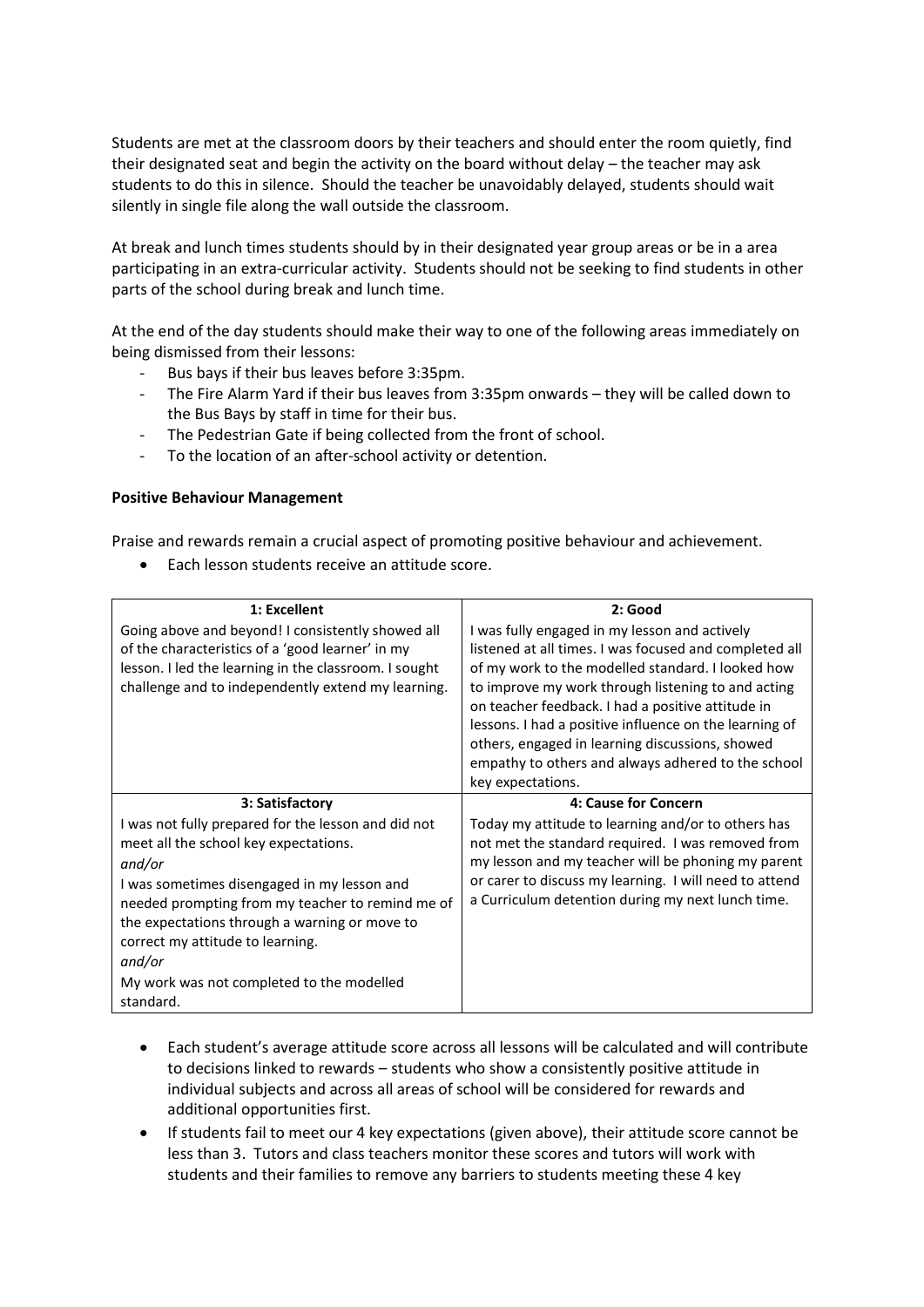expectations. Tutors will contact home for students who repeatedly fail to meet these 4 key expectations and/or have an average attitude score of above 3.0. Tutors may also place the students on report and/or issue a sanction to students in this situation. Persistent failure to meet these expectations and/or have an average attitude score above 3.0 will escalate to the Head of Year and may result in isolation or suspension if these issues continue for a sustained period of time.

- Subject teachers and tutors acknowledge and celebrate where students show a sustained or exceptional effort through our Student of the Week awards.
- Heads of Department and Heads of Year acknowledge and celebrate students' sustained efforts over a period of time through Student of the Month and Term awards.
- The Principal and the Senior Leadership Team recognise achievements and successes at the whole school level.

When a student's behaviour is disrupting the learning or wellbeing of themselves and others, we follow our WARN, MOVE, REMOVE procedure.

|                                                   | In classroom/lessons                                                                                                                                                                                                                                                                                                                                                                                                                                                                          | Out of classroom/corridors/break<br>and lunch time spaces                                                                                                                                                                                                                                                                                                                                                                                                                          |
|---------------------------------------------------|-----------------------------------------------------------------------------------------------------------------------------------------------------------------------------------------------------------------------------------------------------------------------------------------------------------------------------------------------------------------------------------------------------------------------------------------------------------------------------------------------|------------------------------------------------------------------------------------------------------------------------------------------------------------------------------------------------------------------------------------------------------------------------------------------------------------------------------------------------------------------------------------------------------------------------------------------------------------------------------------|
| <b>WARN</b>                                       | Verbal warning from the teacher with clear<br>explicit instructions for how the student needs<br>to act.                                                                                                                                                                                                                                                                                                                                                                                      | Verbal warning from the teacher<br>with clear explicit instructions for<br>how the student needs to act.                                                                                                                                                                                                                                                                                                                                                                           |
| <b>MOVE</b>                                       | Your behaviour and actions continue to disrupt<br>your and/or others' learning and explicit<br>teacher intervention is required. Your attitude<br>score will be a 3 for this lesson and you will<br>need to remain behind at the end of the lesson<br>for a conversation with your teacher.                                                                                                                                                                                                   | Your behaviour and actions<br>continue to put your and/or<br>others' wellbeing at risk and<br>explicit teacher intervention is<br>required.<br>You will need to stand with the<br>staff on duty for 5 minutes.                                                                                                                                                                                                                                                                     |
| <b>REMOVE</b><br>(classroom/out-of-<br>classroom) | Your behaviour and actions persist in<br>disrupting their learning and/or others'<br>learning and the teacher makes the decision<br>for the student to be parked.<br>Student removed from classroom and,<br>where possible, sent to department<br>parking. Where appropriate and the<br>HoD agrees, the student should return<br>to their lesson after a period of<br>reflection to minimise lost learning<br>time.<br>Student receives a Curriculum<br>detention during the next lunch time. | Your behaviour and actions persist<br>in putting your and/or others<br>wellbeing at risk and the staff on<br>duty make the decision you need<br>to remain with them until your<br>next lesson/you are collected from<br>school (if end of day).<br>The incident will be logged on our<br>electronic system and your Head<br>of Year will be contacting home to<br>inform your parent/carer when<br>your after-school detention or<br>another suitable sanction will take<br>place. |
|                                                   | Your attitude score will be 4 and your teacher<br>will log the reasons for this as a negative<br>incident on our electronic system. Your<br>teacher will phone home on the same day to<br>notify your parents/carers.                                                                                                                                                                                                                                                                         |                                                                                                                                                                                                                                                                                                                                                                                                                                                                                    |

Should the student's behaviour and actions still not improve, the Director of Behaviour will be called to speak to the student. Involvement by the Director of Behaviour will lead to two actions:

Immediate contact home to inform parents/carers of the issue.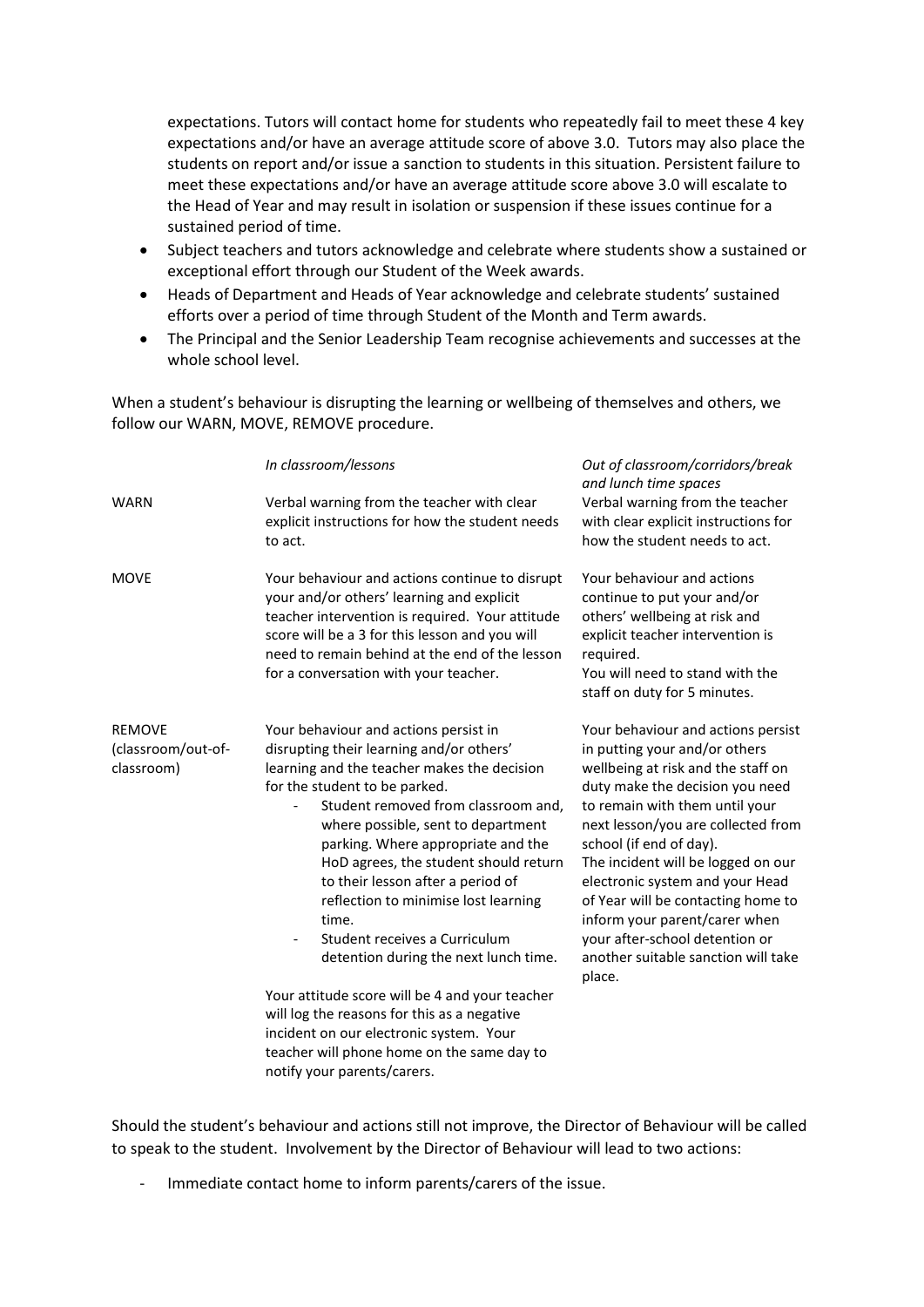- Director of Behaviour and Head of Year agree appropriate sanction; likely to be an afterschool detention.

If the Director of Behaviour decides the student is unable to return to the parking room as their behaviour is still a concern, they will be removed to the Re-engagement Room for an extended period of time (likely to be at least until after the following break time) and, in consultation with the Head of Year and Assistant Principal with responsibility for behaviour, it may be necessary to issue an isolation or suspension.

# **Significant Incidents**

Where students engage in serious or extreme behaviours, this will escalate to Head of Year immediately and the Director of Behaviour will investigate the incident on their behalf so they can decide on an appropriate sanction (in consultation with the Assistant Principal with responsibility for behaviour were necessary). In most instances it will be necessary for the student to be kept in the Re-engagement Room or with their Head of Year or a member of the Senior Leadership Team while this investigation is carried out; this time already spent out of lessons will be considered when deciding on an appropriate sanction.

We continue to consider the following behaviour issues as serious and significant and will consider the use of suspensions and, in extreme cases, Permanent Exclusion where appropriate (this list is not exhaustive):

- Bullying
- Extreme defiance
- Violent conduct
- Racism/homophobia
- Putting the health and safety of others at risk
- Smoking/vaping on site and/or being in a group engaging in this activity
- Direct swearing and/or verbal abuse towards any member of staff or visitor whilst on site